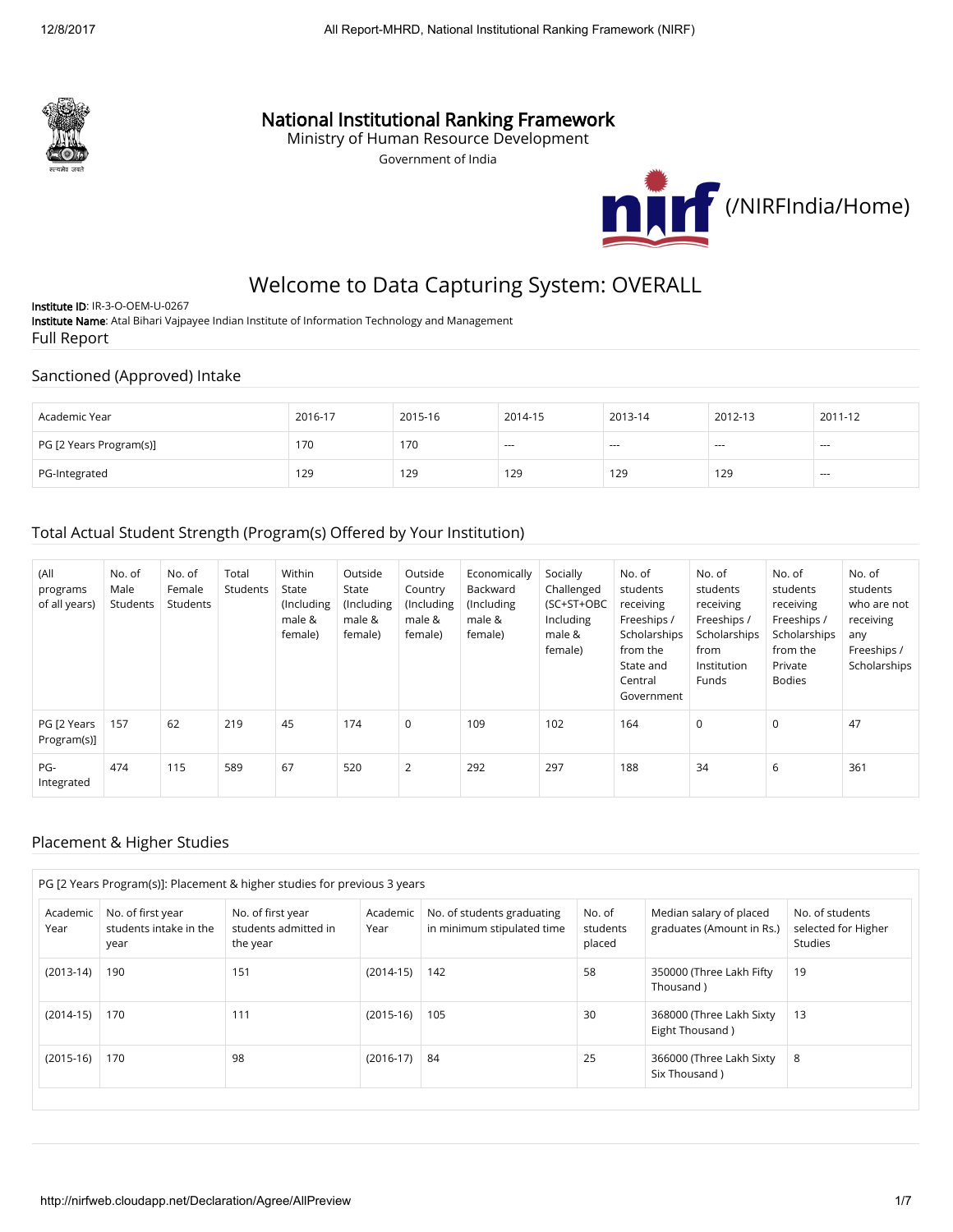| PG-Integrated [5 Years Program(s)]: Placement & higher studies for previous 3 years |                                                     |                                                       |                  |                                                          |                              |                                                      |                                                   |  |
|-------------------------------------------------------------------------------------|-----------------------------------------------------|-------------------------------------------------------|------------------|----------------------------------------------------------|------------------------------|------------------------------------------------------|---------------------------------------------------|--|
| Academic<br>Year                                                                    | No. of first year<br>students intake in the<br>year | No. of first year<br>students admitted in<br>the year | Academic<br>Year | No. of students graduating<br>in minimum stipulated time | No. of<br>students<br>placed | Median salary of placed<br>graduates (Amount in Rs.) | No. of students<br>selected for Higher<br>Studies |  |
| $(2010-11)$                                                                         | 129                                                 | 116                                                   | $(2014-15)$      | 111                                                      | 72                           | 400000 (Four Lakh)                                   | 5                                                 |  |
| $(2011-12)$                                                                         | 129                                                 | 110                                                   | $(2015-16)$      | 106                                                      | 65                           | 600000 (Six Lakh)                                    | 6                                                 |  |
| $(2012-13)$                                                                         | 129                                                 | 121                                                   | $(2016-17)$      | 115                                                      | 87                           | 600000 (Six Lakh)                                    | 2                                                 |  |

#### Ph.D Student Details

|                                                            |         | <b>Total Students</b> |         |         |  |  |  |
|------------------------------------------------------------|---------|-----------------------|---------|---------|--|--|--|
| Full Time                                                  |         | 39                    |         |         |  |  |  |
| Part Time                                                  |         |                       | 0       |         |  |  |  |
|                                                            |         |                       |         |         |  |  |  |
|                                                            |         |                       |         |         |  |  |  |
|                                                            |         |                       |         |         |  |  |  |
| No. of Ph.D students graduated (including Integrated Ph.D) |         |                       |         |         |  |  |  |
|                                                            | 2016-17 |                       | 2015-16 | 2014-15 |  |  |  |
| Full Time                                                  | 6       |                       | 13      | 4       |  |  |  |

# Financial Resources: Utilised Amount for the Capital & Operational expenditure for previous 3 years

| Financial Year                                                                                       | 2016-17                                                              | 2015-16                                                                                 | 2014-15                                                                      |  |  |  |  |  |
|------------------------------------------------------------------------------------------------------|----------------------------------------------------------------------|-----------------------------------------------------------------------------------------|------------------------------------------------------------------------------|--|--|--|--|--|
|                                                                                                      | <b>Utilised Amount</b>                                               | <b>Utilised Amount</b>                                                                  | Utilised Amount                                                              |  |  |  |  |  |
| Annual Capital Expenditure on Academic Activities and Resources (excluding expenditure on buildings) |                                                                      |                                                                                         |                                                                              |  |  |  |  |  |
| Library                                                                                              | 13746005 (One Crore Thirty<br>Seven Lakh Forty Six Thousand<br>Five) | 11724331 (One Crore Seventeen<br>Lakh Twenty Four Thousand<br>Three Hundred Thirty One) | 8687240 (Eighty Six Lakh Eighty<br>Seven Thousand Two Hundred<br>Forty)      |  |  |  |  |  |
| New Equipment for Laboratories                                                                       | 2864055 (Twenty Eight Lakh<br>Sixty Four Thousand Fifty Five)        | 4997527 (Forty Nine Lakh Ninety<br>Seven Thousand Five Hundred<br>Twenty Seven)         | 8644369 (Eighty Six Lakh Forty<br>Four Thousand Three Hundred<br>Sixty Nine) |  |  |  |  |  |
| <b>Engineering Workshops</b>                                                                         | 1806107 (Eighteen Lakh Six<br>Thousand One Hundred Seven)            | 1095009 (Ten Lakh Ninety Five<br>Thousand Nine)                                         | 2506382 (Twenty Five Lakh Six<br>Thousand Three Hundred Eighty<br>Two)       |  |  |  |  |  |
| <b>Studios</b>                                                                                       | 0 (Zero)                                                             | 24621 (Twenty Four Thousand<br>Six Hundred Twenty One)                                  | 7578 (Seven Thousand Five<br>Hundred Seventy Eight)                          |  |  |  |  |  |
| Other expenditure on creation of Capital Assets (excluding<br>expenditure on Land and Building)      | 4049970 (Forty Lakh Forty Nine<br>Thousand Nine Hundred<br>Seventy)  | 2557718 (Twenty Five Lakh Fifty<br>Seven Thousand Seven Hundred<br>Eighteen)            | 4692290 (Forty Six Lakh Ninety<br>Two Thousand Two Hundred<br>Ninety)        |  |  |  |  |  |
| Annual Operational Expenditure                                                                       |                                                                      |                                                                                         |                                                                              |  |  |  |  |  |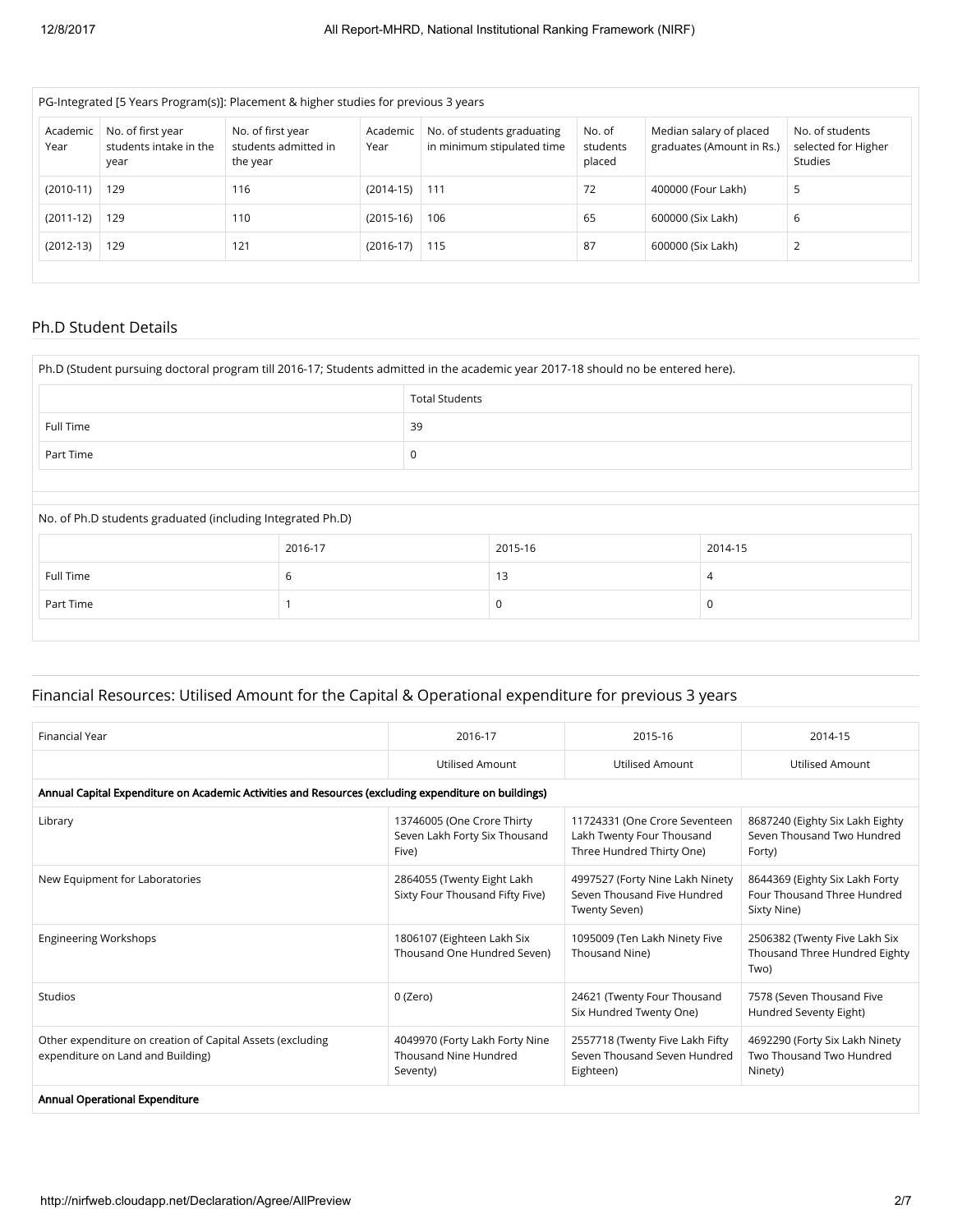| Financial Year                                                                                                                                      | 2016-17                                                                                  | 2015-16                                                                        | 2014-15                                                                                 |
|-----------------------------------------------------------------------------------------------------------------------------------------------------|------------------------------------------------------------------------------------------|--------------------------------------------------------------------------------|-----------------------------------------------------------------------------------------|
|                                                                                                                                                     | Utilised Amount                                                                          | Utilised Amount                                                                | Utilised Amount                                                                         |
| Salaries (Teaching and Non Teaching staff)                                                                                                          | 102449234 (Ten Crore Twenty<br>Four Lakh Forty Nine Thousand<br>Two Hundred Thirty Four) | 75800656 (Seven Crore Fifty<br>Eight Lakh Six Hundred Fifty Six)               | 76969654 (Seven Crore Sixty<br>Nine Lakh Sixty Nine Thousand<br>Six Hundred Fifty Four) |
| Maintenance of Academic Infrastructure or consumables, other<br>running expenditures etc. (excluding maintenance of hostels and<br>allied services) | 4490492 (Forty Four Lakh Ninety<br>Thousand Four Hundred Ninety<br>Two)                  | 4166033 (Forty One Lakh Sixty<br>Six Thousand Thirty Three)                    | 4718913 (Forty Seven Lakh<br><b>Eighteen Thousand Nine</b><br>Hundred Thirteen)         |
| Seminars/Conferences/Workshops                                                                                                                      | 1697541 (Sixteen Lakh Ninety<br>Seven Thousand Five Hundred<br>Forty One)                | 1733324 (Seventeen Lakh Thirty<br>Three Thousand Three Hundred<br>Twenty Four) | 527278 (Five Lakh Twenty Seven<br>Thousand Two Hundred Seventy<br>Eight)                |

## Earning From Patents(IPR)

| Financial Year                          | 2016-17 | 2015-16 | 2014-15 |
|-----------------------------------------|---------|---------|---------|
| Earning From Patents (Amount in Rupees) |         |         | υ       |
| Enter Amount in Words                   | Zero    | Zero    | Zero    |

## Sponsored Research Details

| Financial Year                              | 2016-17                                                            | 2015-16                                                     | 2014-15                                             |
|---------------------------------------------|--------------------------------------------------------------------|-------------------------------------------------------------|-----------------------------------------------------|
| Total no. of Sponsored Projects             | 29                                                                 | 29                                                          | 25                                                  |
| Total no. of Funding Agencies               | 12                                                                 | 11                                                          | 11                                                  |
| Total Amount Received (Amount<br>in Rupees) | 9153833                                                            | 9250853                                                     | 11400859                                            |
| Amount Received in Words                    | Ninety One Lakh Fifty Three Thousand Eight<br>Hundred Thirty Three | Ninety Two Lakh Fifty Thousand Eight<br>Hundred Fifty Three | One Crore Fourteen Lakh Eight<br>Hundred Fifty Nine |

## Consultancy Project Details

| Financial Year                              | 2016-17                                                   | 2015-16                                    | 2014-15                           |
|---------------------------------------------|-----------------------------------------------------------|--------------------------------------------|-----------------------------------|
| Total no. of Consultancy Projects           |                                                           | L                                          |                                   |
| Total no. of Client Organizations           |                                                           | ∸                                          |                                   |
| Total Amount Received (Amount in<br>Rupees) | 381856                                                    | 16140000                                   | 197000                            |
| Amount Received in Words                    | Three Lakh Eighty One Thousand Eight Hundred Fifty<br>Six | One Crore Sixty One Lakh Forty<br>Thousand | One Lakh Ninety Seven<br>Thousand |

# Executive Development Programs (Minimum one year duration)

| Financial Year                              | 2016-17 | 2015-16 | 2014-15 |
|---------------------------------------------|---------|---------|---------|
| Total no. of Executive Development Programs |         |         |         |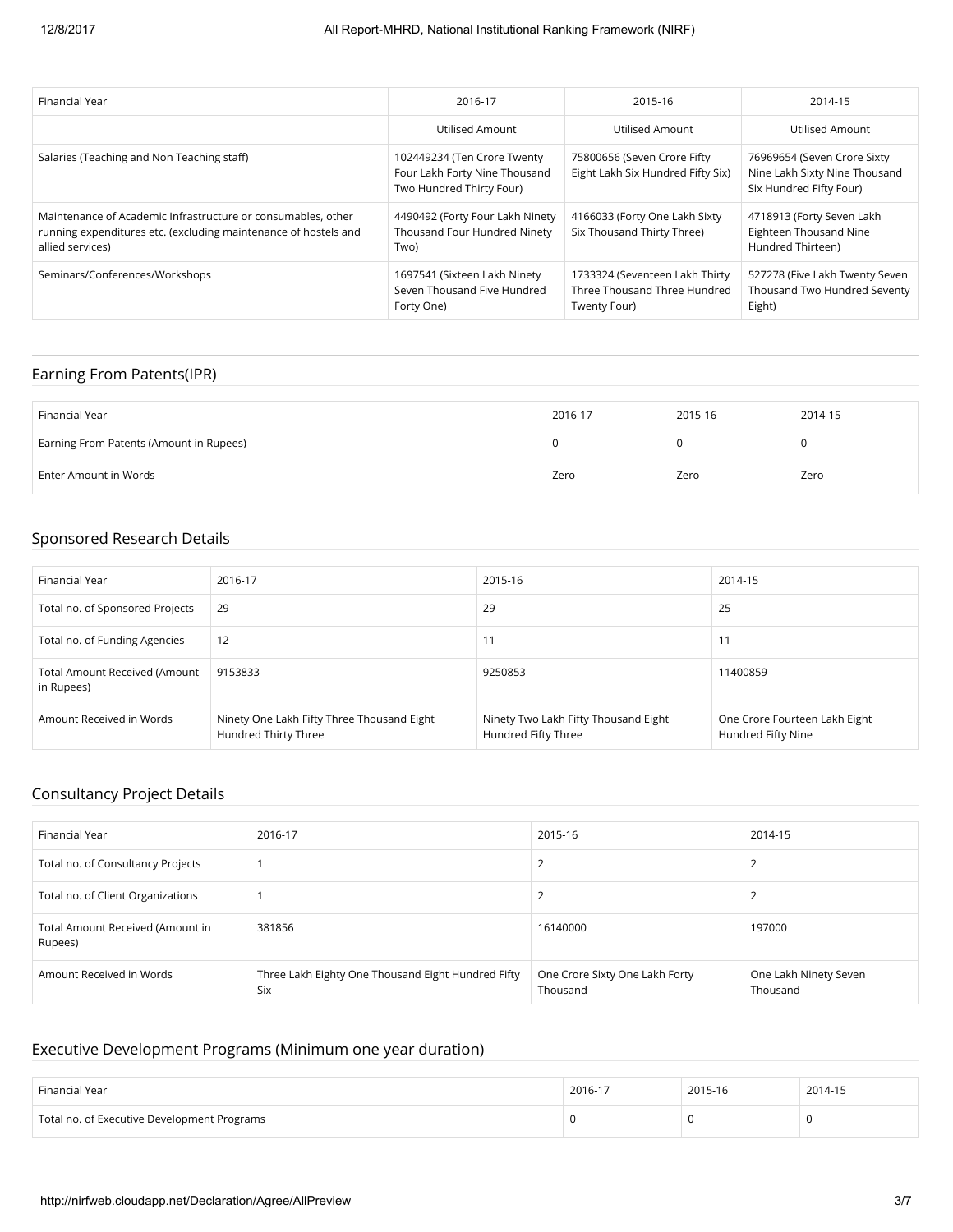| Financial Year                           | 2016-17 | 2015-16 | 2014-15 |
|------------------------------------------|---------|---------|---------|
| Total no. of Participants                | 0       |         | 0       |
| Total Annual Earnings (Amount in Rupees) | U       |         | 0       |
| Total Annual Earnings in Words           | Zero    | Zero    | Zero    |

# PCS Facilties: Facilities of physically challenged students

| 1. Do your institution buildings have Lifts/Ramps?                                                                                                          | Yes, in all the buildings |
|-------------------------------------------------------------------------------------------------------------------------------------------------------------|---------------------------|
| 2. Do your institution have provision for walking aids, including wheel chairs and transportation from one building to another for handicapped<br>students? | Yes, in all the buildings |
| 3. Do your institution buildings have specially designed toilets for handicapped students?                                                                  | Yes, in all the buildings |

# Faculty Details

| Srno           | Name                                 | Age | Designation            | Gender | Qualification | Experience (In<br>Months) | Is Associated<br>Last Year | Currently working with<br>institution? | <b>loining</b><br>Date | Leaving<br>Date     | Association<br>type   |
|----------------|--------------------------------------|-----|------------------------|--------|---------------|---------------------------|----------------------------|----------------------------------------|------------------------|---------------------|-----------------------|
| $\mathbf{1}$   | <b>ACHARYA</b><br>PADMANAV           | 49  | Associate<br>Professor | Male   | Ph.D          | 243                       | No                         | No                                     | $25-07-$<br>2008       | $10-01-$<br>2014    | Regular               |
| $\overline{2}$ | AGRAWAL GAURAV                       | 39  | Associate<br>Professor | Male   | Ph.D          | 228                       | Yes                        | Yes                                    | $07 - 01 -$<br>2009    | $\overline{a}$      | Regular               |
| 3              | <b>ALAM QAMAR</b>                    | 73  | Professor              | Male   | Ph.D          | 499                       | Yes                        | Yes                                    | $30-07-$<br>2012       | ---                 | Visiting              |
| 4              | ANAND HEMANT                         | 62  | Professor              | Male   | Ph.D          | 314                       | Yes                        | Yes                                    | $30-07-$<br>2012       | $\overline{a}$      | Adhoc/<br>Contractual |
| 5              | <b>ANURAJ SINGH</b>                  | 33  | Assistant<br>Professor | Female | Ph.D          | 55                        | Yes                        | Yes                                    | $01 - 09 -$<br>2016    | $\overline{a}$      | Regular               |
| 6              | ARJARIYA<br>SIDDHARTHA               | 40  | Other                  | Male   | Ph.D          | 105                       | <b>No</b>                  | No                                     | $30-03-$<br>2007       | $31 - 07 -$<br>2015 | Adhoc/<br>Contractual |
| 7              | ARYA KARM VEER                       | 49  | Associate<br>Professor | Male   | Ph.D          | 307                       | Yes                        | Yes                                    | $01 - 09 -$<br>2008    | ---                 | Regular               |
| 8              | AWDHESH KUMAR<br><b>SINGH</b>        | 49  | Other                  | Male   | Ph.D          | 341                       | <b>No</b>                  | Yes                                    | $01 - 08 -$<br>2017    | ---                 | Regular               |
| 9              | <b>BAIPAI NAVAL</b>                  | 46  | Associate<br>Professor | Male   | Ph.D          | 235                       | Yes                        | Yes                                    | $30 - 06 -$<br>2006    | ---                 | Regular               |
| 10             | <b>BANSAL JAGDISH</b><br>CHAND       | 39  | Assistant<br>Professor | Male   | Ph.D          | 146                       | Yes                        | No                                     | $16 - 08 -$<br>2012    | $31 - 12 -$<br>2016 | Visiting              |
| 11             | <b>BANSAL MATADEEN</b>               | 38  | Assistant<br>Professor | Male   | Ph.D          | 69                        | No                         | No                                     | $08 - 01 -$<br>2013    | $31 - 05 -$<br>2014 | Visiting              |
| 12             | <b>BATTULA RAMESH</b><br><b>BABU</b> | 38  | Assistant<br>Professor | Male   | Ph.D          | 117                       | Yes                        | Yes                                    | $30-07-$<br>2012       | ---                 | Adhoc/<br>Contractual |
| 13             | BHATTACHARYA<br><b>MAHUA</b>         | 54  | Associate<br>Professor | Female | Ph.D          | 235                       | Yes                        | Yes                                    | $12 - 12 -$<br>2006    | ---                 | Regular               |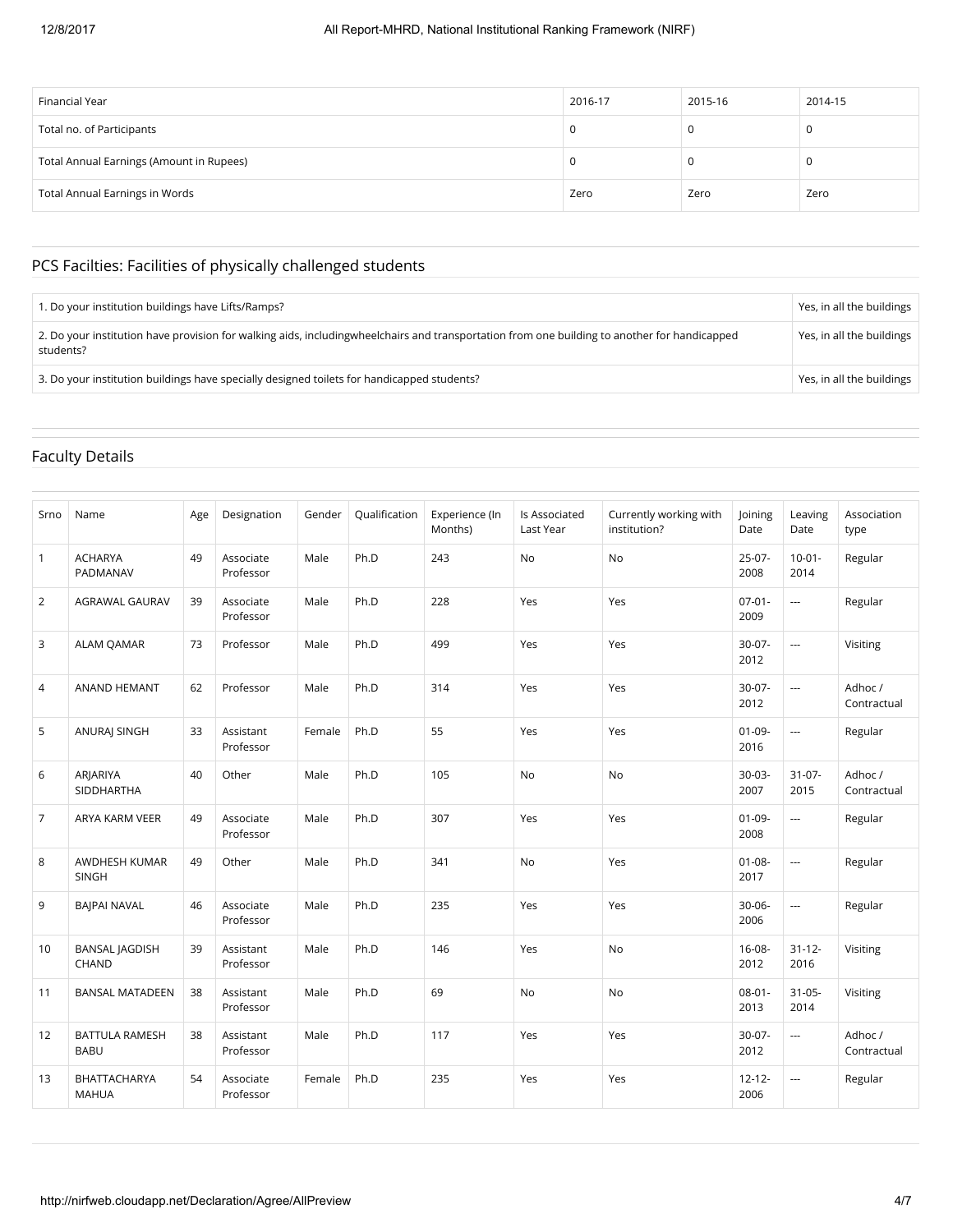| 14 | CHAUHAN MANJU                    | 55 | Assistant<br>Professor | Female | Ph.D       | 309 | No  | No  | $01 - 08 -$<br>2013 | $31 - 12 -$<br>2013      | Visiting               |
|----|----------------------------------|----|------------------------|--------|------------|-----|-----|-----|---------------------|--------------------------|------------------------|
| 15 | CHHABRA JITENDRA<br><b>KUMAR</b> | 45 | Associate<br>Professor | Male   | Ph.D       | 266 | Yes | No  | $01 - 01 -$<br>2014 | $31 - 05 -$<br>2014      | Visiting               |
| 16 | DASH MANOJ<br><b>KUMAR</b>       | 43 | Assistant<br>Professor | Male   | Ph.D       | 191 | Yes | Yes | $31 - 03 -$<br>2010 | $\overline{\phantom{a}}$ | Regular                |
| 17 | DHAR JOYDEEP                     | 50 | Associate<br>Professor | Male   | Ph.D       | 252 | Yes | Yes | $30 - 11 -$<br>2006 | $\overline{\phantom{a}}$ | Regular                |
| 18 | <b>GAURAV KAUSHAL</b>            | 33 | Assistant<br>Professor | Male   | Ph.D       | 40  | No  | Yes | $02 - 05 -$<br>2017 | $\cdots$                 | Regular                |
| 19 | <b>GODFREY W</b><br>WILFRED      | 35 | Assistant<br>Professor | Male   | Ph.D       | 84  | Yes | Yes | $30 - 01 -$<br>2013 | $\overline{a}$           | Regular                |
| 20 | <b>GUPTA H M</b>                 | 71 | Professor              | Male   | Ph.D       | 489 | Yes | Yes | $30-07 -$<br>2012   | $\ldots$                 | Visiting               |
| 21 | <b>JAIN VINOD KUMAR</b>          | 40 | Assistant<br>Professor | Male   | Ph.D       | 129 | No  | No  | $01 - 01 -$<br>2014 | $31 - 05 -$<br>2014      | Visiting               |
| 22 | <b>KALIYA PUNIT</b>              | 36 | Other                  | Male   | <b>MBA</b> | 150 | No  | No  | $01 - 01 -$<br>2014 | $30 - 06 -$<br>2014      | Visiting               |
| 23 | <b>KRISHNAIYA V S R</b>          | 59 | Professor              | Male   | Ph.D       | 412 | Yes | Yes | $30-07 -$<br>2012   | $\overline{\phantom{a}}$ | Adhoc /<br>Contractual |
| 24 | <b>KULHARI ANKUR</b>             | 27 | Assistant<br>Professor | Male   | M.Tech     | 57  | No  | No  | $01 - 01 -$<br>2013 | $31 - 05 -$<br>2014      | Visiting               |
| 25 | <b>KUMAR AJAY</b>                | 35 | Associate<br>Professor | Male   | Ph.D       | 98  | Yes | Yes | $06-07-$<br>2009    | $\ldots$                 | Regular                |
| 26 | KUSHWAH D S                      | 48 | Associate<br>Professor | Male   | Ph.D       | 261 | No  | No  | $08 - 01 -$<br>2012 | $31 - 12 -$<br>2013      | Visiting               |
| 27 | MAHESHWARI<br>RANJAN             | 50 | Associate<br>Professor | Male   | Ph.D       | 333 | No  | No  | $01 - 01 -$<br>2013 | $31 - 05 -$<br>2014      | Visiting               |
| 28 | <b>MANISH GUPTA</b>              | 51 | Other                  | Male   | Ph.D       | 305 | No  | Yes | $01 - 08 -$<br>2017 | $\overline{\phantom{a}}$ | Visiting               |
| 29 | NAJMI SHOELA                     | 61 | Assistant<br>Professor | Female | Ph.D       | 403 | Yes | Yes | 30-07-<br>2012      | $\cdots$                 | Adhoc/<br>Contractual  |
| 30 | NEETESH KUMAR                    | 28 | Assistant<br>Professor | Male   | Ph.D       | 27  | Yes | Yes | $24 - 01 -$<br>2017 | $\overline{a}$           | Regular                |
| 31 | PATTANAIK KIRAN<br><b>KUMAR</b>  | 44 | Associate<br>Professor | Male   | Ph.D       | 184 | Yes | Yes | 04-06-<br>2009      | $\overline{a}$           | Regular                |
| 32 | PATTANAIK<br>MANISHA             | 45 | Associate<br>Professor | Female | Ph.D       | 199 | Yes | Yes | $24 - 01 -$<br>2007 | $\overline{a}$           | Regular                |
| 33 | PATWARDHAN M                     | 46 | Associate<br>Professor | Male   | Ph.D       | 283 | Yes | Yes | 03-06-<br>2006      | $\overline{\phantom{a}}$ | Regular                |
| 34 | PRAKASH ANIL                     | 47 | Associate<br>Professor | Male   | <b>MBA</b> | 69  | No  | No  | $01 - 04 -$<br>2015 | $30 - 06 -$<br>2015      | Visiting               |
| 35 | PRAKASH GYAN                     | 44 | Associate<br>Professor | Male   | Ph.D       | 203 | Yes | Yes | 27-03-<br>2009      | ---                      | Regular                |
| 36 | PRASANJEET<br>CHANAK             | 31 | Assistant<br>Professor | Male   | Ph.D       | 8   | Yes | Yes | $15 - 12 -$<br>2016 | $\overline{a}$           | Regular                |
| 37 | PYARA V PREM                     | 64 | Professor              | Male   | Ph.D       | 410 | Yes | Yes | $30-07 -$<br>2012   | $\ldots$                 | Visiting               |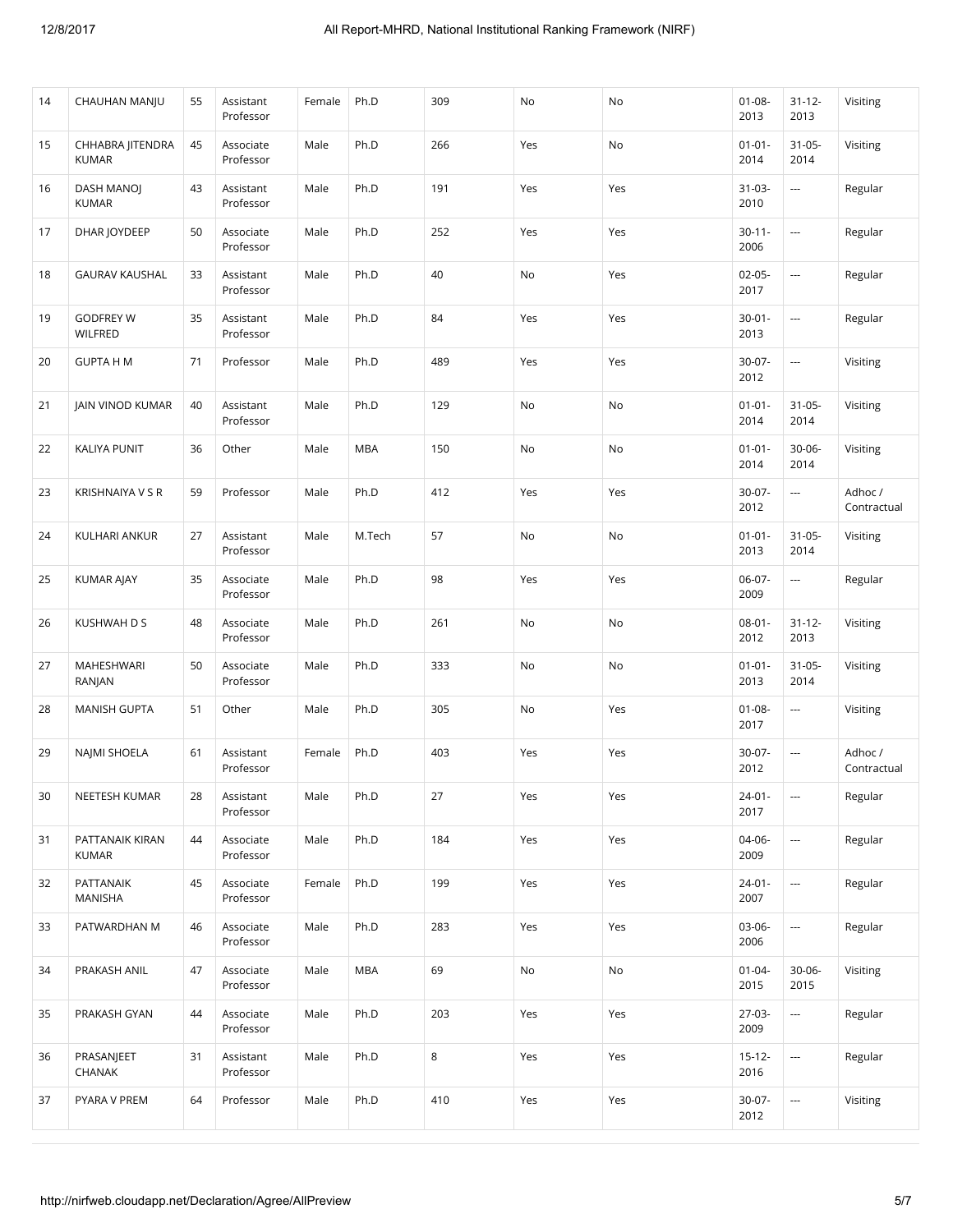| 38 | R M PATRIKAR               | 56 | Professor              | Male   | Ph.D       | 240 | No  | No  | $01 - 01 -$<br>2017 | 30-06-<br>2017           | Visiting               |
|----|----------------------------|----|------------------------|--------|------------|-----|-----|-----|---------------------|--------------------------|------------------------|
| 39 | RAJ BALWINDER              | 36 | Assistant<br>Professor | Male   | Ph.D       | 105 | No  | No  | 19-07-<br>2011      | 30-04-<br>2012           | Visiting               |
| 40 | RAJWANI<br>SHEGORIKA       | 38 | Assistant<br>Professor | Female | Ph.D       | 165 | No  | No  | $01 - 01 -$<br>2013 | $31 - 05 -$<br>2014      | Visiting               |
| 41 | ROBERTS NIRMAL             | 69 | Other                  | Male   | M.Tech     | 558 | No  | No  | $01 - 12 -$<br>2009 | $30 - 06 -$<br>2016      | Regular                |
| 42 | <b>ROY ANKUR</b>           | 41 | Assistant<br>Professor | Male   | Ph.D       | 151 | Yes | Yes | $30-07 -$<br>2012   |                          | Adhoc /<br>Contractual |
| 43 | SAHU RAJENDRA              | 53 | Professor              | Male   | Ph.D       | 226 | Yes | Yes | $26 - 12 -$<br>1999 | $\ldots$                 | Regular                |
| 44 | SARASWAT MUKESH            | 38 | Assistant<br>Professor | Male   | Ph.D       | 165 | Yes | No  | $01 - 08 -$<br>2014 | $31 - 12 -$<br>2015      | Visiting               |
| 45 | SAUMYA<br><b>BHADAURIA</b> | 28 | Assistant<br>Professor | Female | Ph.D       | 12  | Yes | Yes | $23 - 12 -$<br>2016 | $\overline{\phantom{a}}$ | Regular                |
| 46 | SHANKAR RAVI               | 56 | Associate<br>Professor | Male   | Ph.D       | 369 | No  | No  | $01 - 01 -$<br>2013 | $31 - 05 -$<br>2013      | Visiting               |
| 47 | SHANKAR UDAI               | 54 | Associate<br>Professor | Male   | Ph.D       | 345 | No  | No  | $08 - 01 -$<br>2012 | $31 - 12 -$<br>2012      | Visiting               |
| 48 | SHARMA B B                 | 79 | Professor              | Male   | <b>MPH</b> | 235 | Yes | Yes | $30-07-$<br>2012    | $\overline{\phantom{a}}$ | Visiting               |
| 49 | SHARMA G K                 | 58 | Professor              | Male   | Ph.D       | 240 | Yes | Yes | 24-07-<br>2000      | $\ldots$                 | Regular                |
| 50 | SHARMA J K                 | 61 | Other                  | Male   | Ph.D       | 93  | No  | No  | $01 - 01 -$<br>2014 | $31 - 12 -$<br>2014      | Visiting               |
| 51 | SHARMA N K                 | 69 | Professor              | Male   | Ph.D       | 499 | Yes | Yes | $30-07-$<br>2012    |                          | Adhoc /<br>Contractual |
| 52 | SHARMA<br>PRABHAKAR        | 47 | Associate<br>Professor | Male   | Ph.D       | 307 | Yes | Yes | $30-07 -$<br>2012   | $\cdots$                 | Visiting               |
| 53 | SHUKLA ANUPAM              | 52 | Professor              | Male   | Ph.D       | 349 | Yes | Yes | $11 - 10 -$<br>2006 | ---                      | Regular                |
| 54 | SINGH A K                  | 47 | Associate<br>Professor | Male   | Ph.D       | 237 | No  | No  | $08 - 01 -$<br>2013 | $31 - 12 -$<br>2014      | Visiting               |
| 55 | SINGH ANURAG               | 39 | Assistant<br>Professor | Male   | Ph.D       | 129 | No  | No  | $01 - 01 -$<br>2013 | $31 - 12 -$<br>2015      | Visiting               |
| 56 | SINGH AVANTIKA             | 42 | Assistant<br>Professor | Female | Ph.D       | 135 | No  | No  | 12-09-<br>2013      | $30 - 06 -$<br>2014      | Visiting               |
| 57 | SINGH P K                  | 49 | Associate<br>Professor | Male   | Ph.D       | 338 | Yes | Yes | 24-03-<br>2008      | $\ldots$                 | Regular                |
| 58 | SINGH VINAY                | 38 | Assistant<br>Professor | Male   | Ph.D       | 127 | Yes | Yes | $20 - 11 -$<br>2012 | ---                      | Regular                |
| 59 | SRIVASTAV ANURAG           | 45 | Associate<br>Professor | Male   | Ph.D       | 187 | Yes | Yes | $26 - 10 -$<br>2006 | ---                      | Regular                |
| 60 | SRIVASTAV PANKAJ           | 49 | Associate<br>Professor | Male   | Ph.D       | 199 | Yes | Yes | $16 - 10 -$<br>2006 | $\overline{\phantom{a}}$ | Regular                |
| 61 | SRIVASTAVA<br>SANDEEP      | 41 | Associate<br>Professor | Male   | Ph.D       | 117 | No  | No  | $01 - 01 -$<br>2014 | $31 - 05 -$<br>2014      | Visiting               |